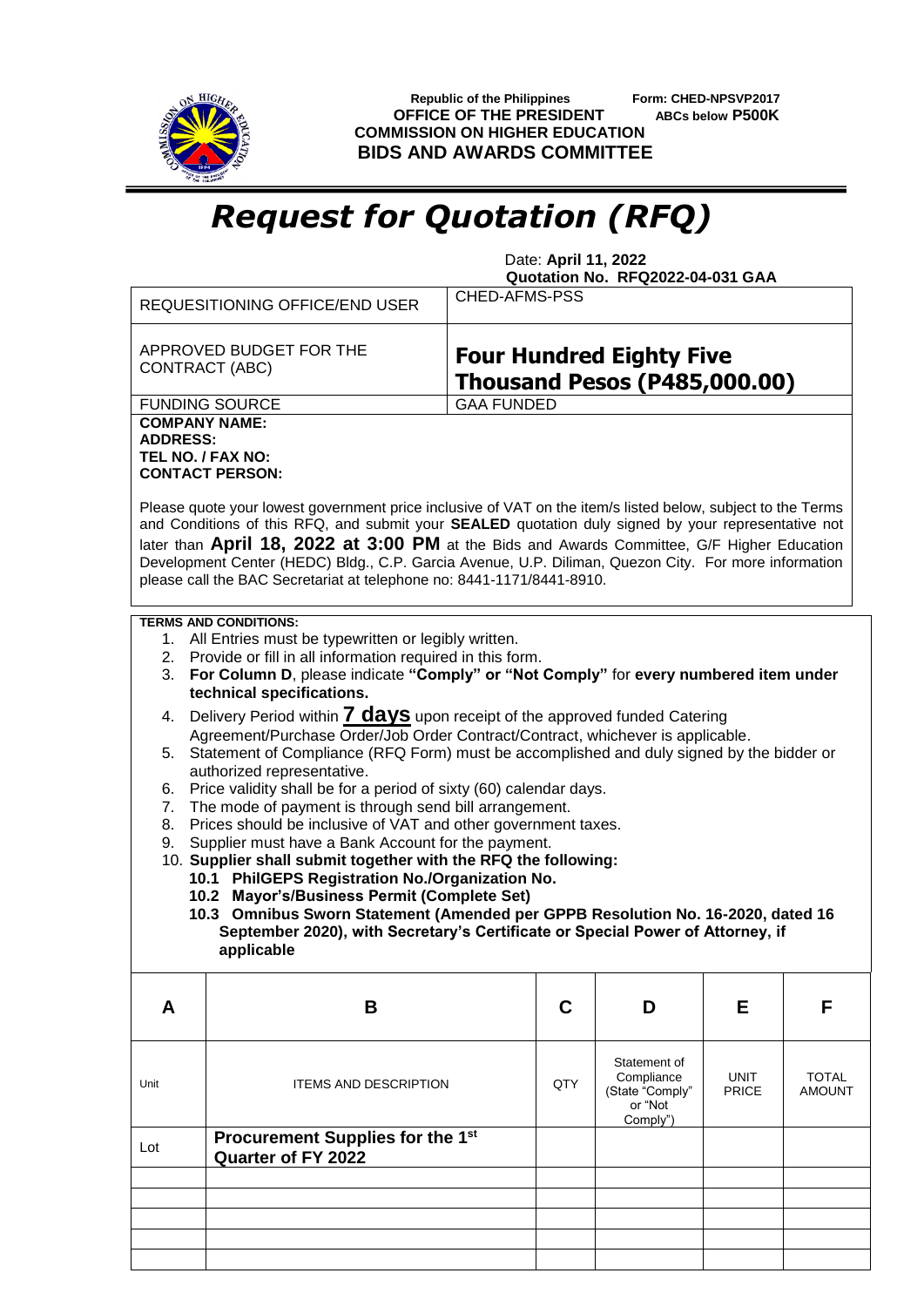| <b>Technical Specifications:</b>                                                                                                                               |  |  |
|----------------------------------------------------------------------------------------------------------------------------------------------------------------|--|--|
| 1. Alcohol (Ethyl / Isopropyl alcohol<br>68% - 70%); 500 ml per bottle                                                                                         |  |  |
| Qty: 545 bottles                                                                                                                                               |  |  |
| Delivery Period: 7 working days<br>upon receipt of signed Purchase Order                                                                                       |  |  |
| Prices inclusive of VAT and other<br>government taxes                                                                                                          |  |  |
| 2. Alcohol (Ethyl / Isopropyl alcohol<br>68% - 70%)                                                                                                            |  |  |
| Qty: 659 gallons                                                                                                                                               |  |  |
| Delivery Period: 7 working days<br>upon receipt of signed Purchase Order                                                                                       |  |  |
| Prices inclusive of VAT and other<br>government taxes                                                                                                          |  |  |
|                                                                                                                                                                |  |  |
| 3.<br>Toilet Tissue Paper, 2-ply (12<br>rolls per pack)                                                                                                        |  |  |
| Qty: 893 pack                                                                                                                                                  |  |  |
| Delivery Period: 7 working days<br>upon receipt of signed Purchase Order                                                                                       |  |  |
| Prices inclusive of VAT and other<br>government taxes                                                                                                          |  |  |
|                                                                                                                                                                |  |  |
| <b>PLEASE</b><br><b>DOWNLOAD</b><br>THE<br><b>ATTACHED</b><br><b>ASSOCIATED</b><br><b>COMPONENT</b><br><b>(REQUEST</b><br><b>FOR</b><br><b>QUOTATION FORM)</b> |  |  |

*Request for Quotation No.* **RFQ2022-04-031 GAA**

After having carefully read and accepted your General Conditions, I/We quote you on the item/s at prices note above.

> \_\_\_\_\_\_\_\_\_\_\_\_\_\_\_\_\_\_\_\_\_\_\_\_\_\_\_\_\_\_\_\_\_\_\_ Signature over Printed Name / Date

Quotations shall be compared and evaluated on the basis of the following criteria:

- 1. Completeness of submission
- 2. Compliance with Technical Specifications
- 3. Price

The supplier who submitted the lowest calculated responsive quotation shall be awarded the Purchase Order (P.O.) after evaluation by the Bids and Awards Committee (BAC).

## *PhilGEPS INFORMATION:*